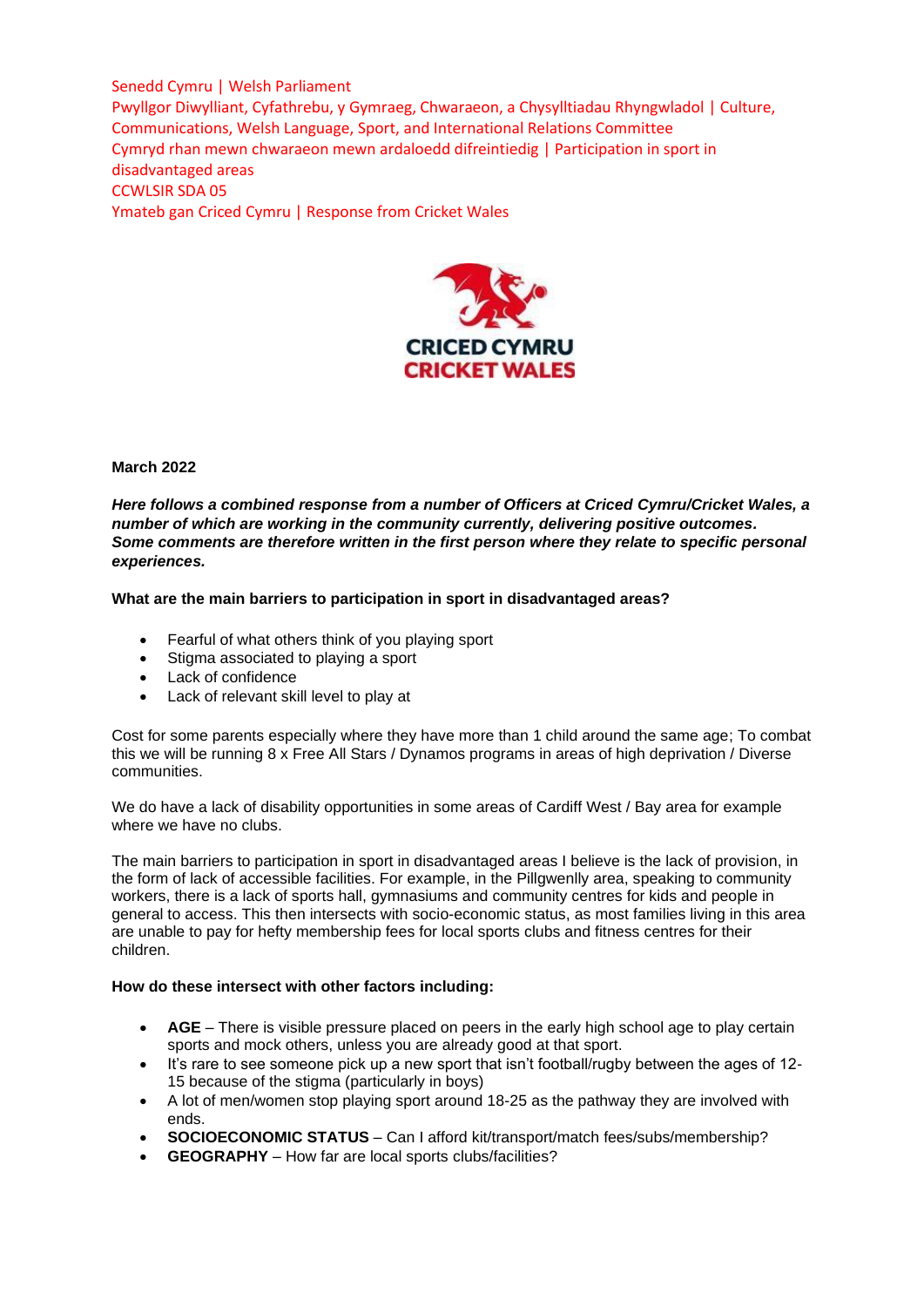

## **How clear a picture do we have of current participation levels in disadvantaged areas? Does the current data enable policy interventions to be effective?**

We have access to the ECB demographics tool we can use to cross reference data we hold to areas of deprivation.

But there is not enough data around participation habits, especially the 18-25 age range; This is a key age range to focus on making policy decisions – If you can keep a participant playing sport throughout this age range and after they will likely carry on playing that sport

# **How should public funding be used to increase participation in disadvantaged areas?**

We would particularly encourage Welsh Government, through Sport Wales, to

1. work more closely with sports to further close the gender gap in participation.

2. work more closely with sports to get every child playing team sports, alongside

individual activity – team sport builds other skills that individual activity cannot.

3. work with sports to develop a bespoke plan to tackle stubborn inequalities in participation among certain groups and the linked societal issues that come with this. 4. collaborate with sports to improve data collection, and research and analysis across

the sport sector. 5. continue to invest in multi- sport facilities and other outdoor and indoor spaces

where people can be active

6. use data gleaned by the School Sport Survey to inform strategic SW facility decisions. We do not have sufficient assurance this will be proportionately considered, especially in the context of Partner funding decisions being so heavily determined by it.

Funding should be apportioned to meaningful, long term sustainable projects such as Wicketz, or Chance to Shine Street – and to fund NGB's where clear outputs can be demonstrated.

We are very concerned there could be unintended consequence of the new, laudable but extremely rigid SW investment model, which will almost certainly significantly (over-(?) fund 'technical' medal sports eg rowing, triathlon, which are generally not accessed by (or are accessible to) disadvantaged communities.

We would continue to urge ongoing positive discussions to seek innovative solutions to this imbalance and map the facility availability to the most deprived areas and support this with proportionate funding.

Please also encourage partners such as Street Games to work in collaboration to deliver on long term sustainability.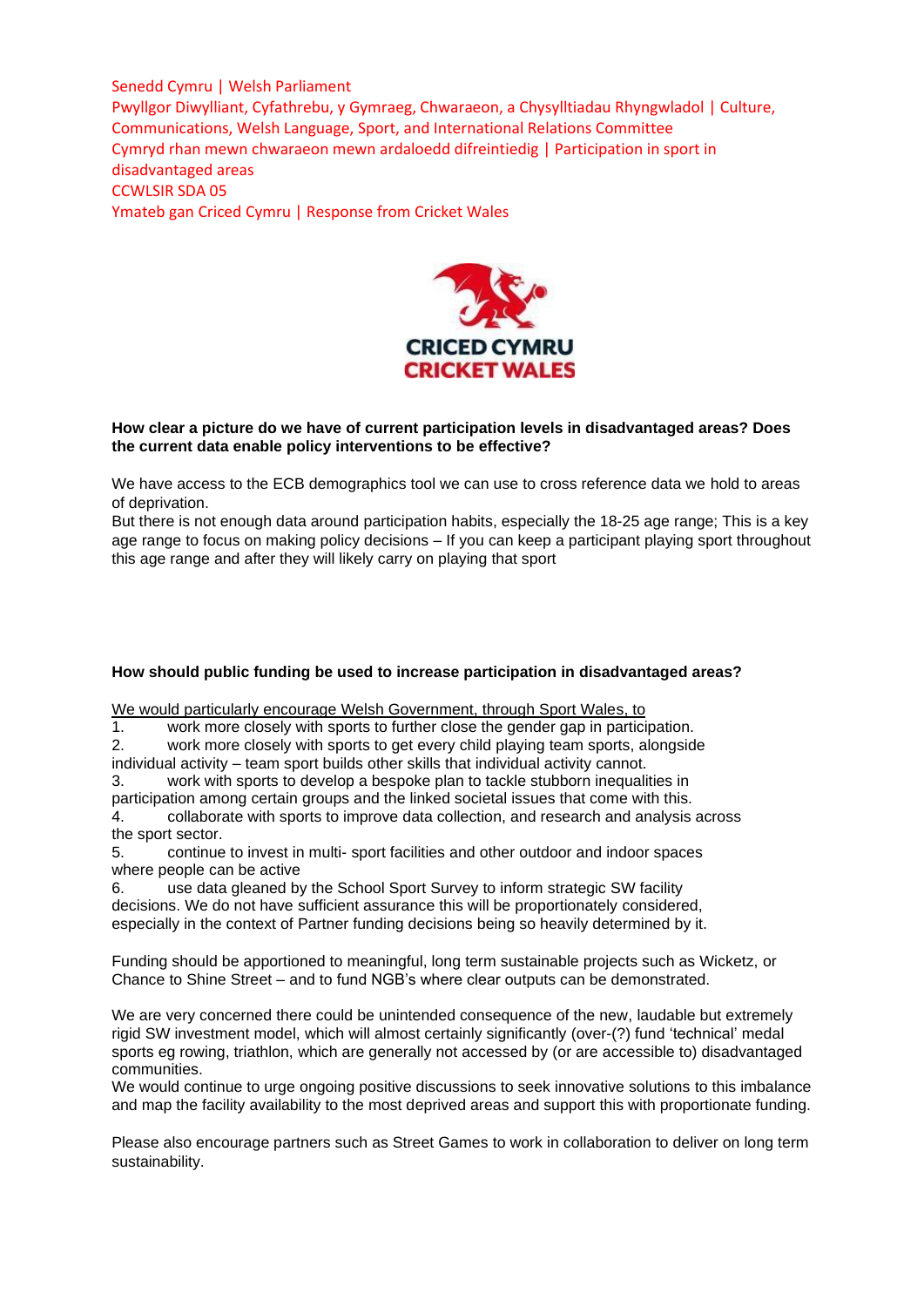

The best way for public spending to be used to increase participation is simply to put most of the funding towards community centres. This way, children will have access to participate in these sports all year round and access to a variety of sports will not be as big an issue it currently is. Within disadvantaged areas, community centres play a huge role in keeping children occupied as well as providing opportunity to do a variety of activities.

We have seen first hand the amazing work at Butetown pavilion being done to increase participation in sport as well as educate children of what sports has to offer them. Whether that be in the form of; coaching, mentorship, officiating, management and being role models for others within the community.

- Facilities/Leisure centres but Local Authorities should also be compelled to work with groups of sports (eg pitch sports) to ensure adequate provision vs demand – and have rolling Playing Pitch Strategies. This is even more important in disadvantaged areas
- More staff, more safe spaces, more equipment, more coaches.

### **How effective are current interventions at increasing participation in disadvantaged areas?**

The Wicketz program in Llanrumney has been and continues to be a huge success with participants & parents. As a free offer this could be the only sporting opportunities the children get from the area. We need to look at how we evidence the impact of these seasons in the next 12 months and would with the funders on how to best do this in a way where it's not just Q&A to participants.

It's all about the age range – plenty of successful interventions aimed at children in primary school/high school; It's tough to get someone 18-25 playing a sport they don't want to know about. Innovation needed in this area.

Many initiatives being run by Street Games Wales, Sports Wales and Sports Cardiff are a great way of introducing children from disadvantaged backgrounds to sport. For example, the Summer of Fun project, that was being run across Wales. However, it would be interesting to see statistics on what happens next once an interest has been ignited.

## **Has the pandemic caused any persistent changes to participation levels in disadvantaged areas?**

We have seen a gentle increase in participation at all of our community Hubs since the pandemic (lockdowns). This wasn't an instant increase, it took a number of weeks to get back to where we were pre pandemic. Since then, parents have appreciated the offers we currently deliver more. Although it goes without saying that the financial constraints the pandemic has caused have had a huge effect on the number of children from disadvantaged backgrounds joining up with local sports clubs, due to membership fees.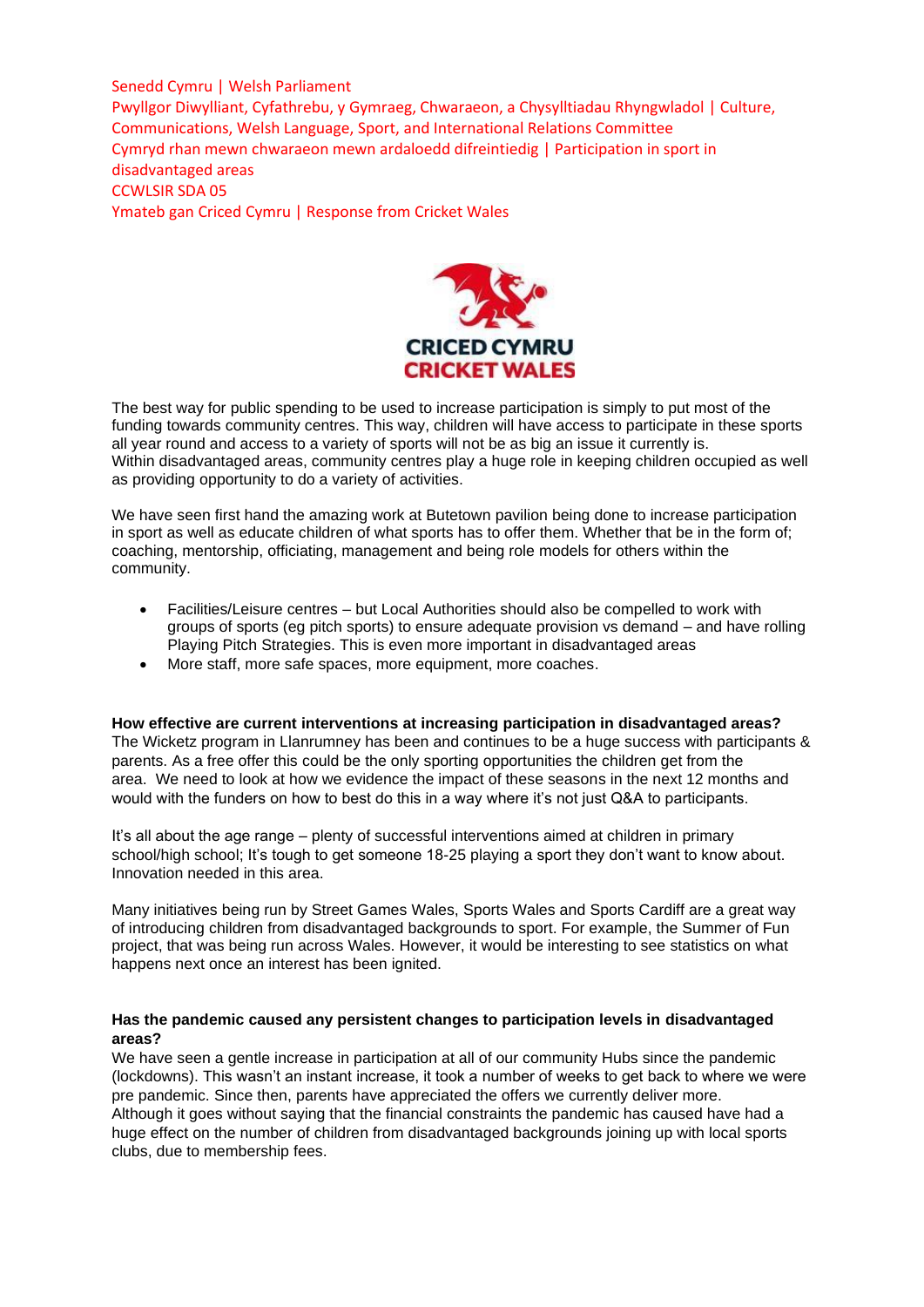

## **How effectively do different sectors (e.g. education and health) collaborate to improve participation in sport in disadvantaged areas?**

I believe these sectors do a good job of providing opportunities for children from disadvantaged areas to play sport. My lived experience of this would be my secondary school education at Fitzalan High School, where children were encouraged and given opportunities to join in with extra-curricular activities, in the forms of swimming, hockey, rugby, cricket, football, table tennis, gymnastics, dance, basketball, netball and others. Many of these sports would not appeal to the ethnicities of the majority of students at Fitzalan High School, due to many factors such as expenses to participate in the sport, lack of role models within their ethnic background and access to facilities; for example many students may have never seen a hockey pitch until introduced to one by the school.

### **Are there examples of best practice, both within Wales and internationally, that Wales should learn from to increase participation in sport in disadvantaged areas?**

It is interesting to see how other countries try to promote sport in disadvantaged areas, whether they have to manufacture something or if sport has such a big pull within inner city areas it just becomes something that happens naturally. Two countries who I believe excel in this field are America and France.

Especially the following sports for each country; basketball for Americans and football for the French. There seems to be a massive focus on 'street sport' within these countries, not only as agendas or programmes to increase sports participation but rather as competition, similar to the leagues that local clubs participate in Wales. However, without the hefty membership fees and in many cases, lack of accessible provision for those not living in the leafy suburbs.

An example for basketball in America in the famous 'Rucker Park' the concept of the park was ironically created by an influential teacher from Harlem named Holcombe Rucker and he organised a tournament within Harlem to bring children from communities together, through the power of sport. Through time, this same park has been a hub for some of the greatest natural talent to play the sport and grew so famous that players as famous as Kareem Abdul-Jabber, Wilt Chamberlain and Kobe Bryant have graced the court. Around America you will see many concepts that are similar to 'Rucker Park' and they are a brilliant initiative to promote sport within inner city areas.

Watching a documentary, a couple of years ago on French international footballer Ousmane Dembele (someone who grew up in a disadvantaged area). I was made aware of the popularity of street football within the deprived areas of France, many esteemed players within the documentary mentioned the wonders it does for participation in those areas, as well as the quality of talent.

It is no wonder that these two countries are at the upper echelons in terms of producing sporting talent from deprived areas and as a result also being arguably the greatest nations currently at their preferred sports.